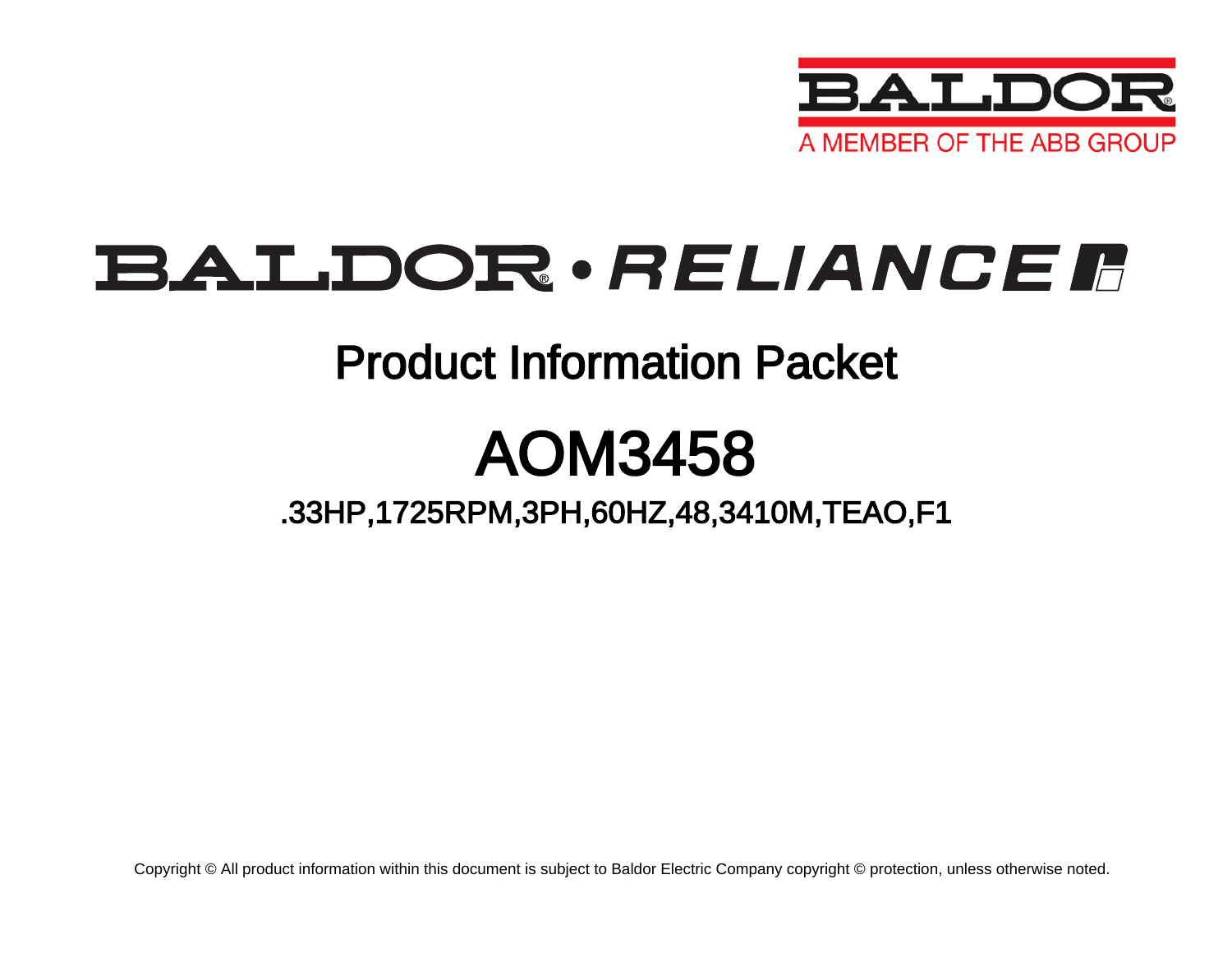### BALDOR · RELIANCE F Product Information Packet: AOM3458 - .33HP,1725RPM,3PH,60HZ,48,3410M,TEAO,F1

| <b>Part Detail</b> |             |                  |                |             |          |                      |            |  |  |
|--------------------|-------------|------------------|----------------|-------------|----------|----------------------|------------|--|--|
| Revision:          | D           | Status:          | PRD/A          | Change #:   |          | Proprietary:         | No         |  |  |
| Type:              | AC          | Prod. Type:      | 3410M          | Elec. Spec: | 34WGW137 | CD Diagram:          | CD0005     |  |  |
| Enclosure:         | <b>TEAO</b> | Mfg Plant:       |                | Mech. Spec: | 34K099   | Layout:              | 34LYK099   |  |  |
| Frame:             | 48          | Mounting:        | F <sub>1</sub> | Poles:      | 04       | <b>Created Date:</b> |            |  |  |
| Base:              | <b>RG</b>   | <b>Rotation:</b> | R              | Insulation: | ⊏        | Eff. Date:           | 09-10-2009 |  |  |
| Leads:             | 9#18 36" LG | $\checkmark$     |                |             |          | <b>Replaced By:</b>  |            |  |  |
| Literature:        |             | Elec. Diagram:   |                |             |          |                      |            |  |  |

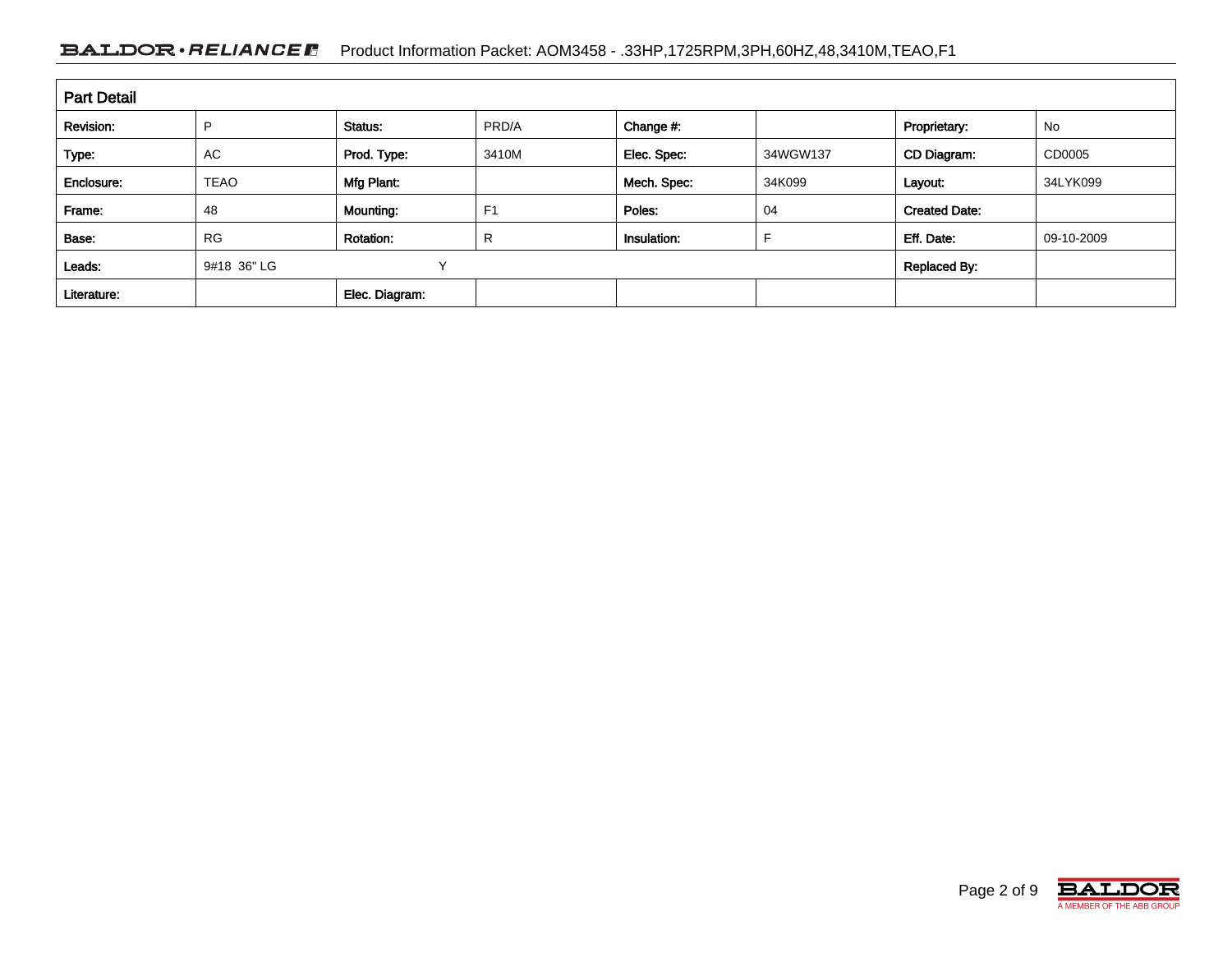### BALDOR · RELIANCE F Product Information Packet: AOM3458 - .33HP,1725RPM,3PH,60HZ,48,3410M,TEAO,F1

| Nameplate NP1256L |                           |                |                      |  |              |              |  |  |  |  |
|-------------------|---------------------------|----------------|----------------------|--|--------------|--------------|--|--|--|--|
| CAT.NO.           | AOM3458                   |                |                      |  |              |              |  |  |  |  |
| SPEC.             | 34K99W137                 |                |                      |  |              |              |  |  |  |  |
| HP                | .33 AIR OVER              |                |                      |  |              |              |  |  |  |  |
| <b>VOLTS</b>      | 230/460                   |                |                      |  |              |              |  |  |  |  |
| <b>AMP</b>        | 1.7/0.85                  |                |                      |  |              |              |  |  |  |  |
| <b>RPM</b>        | 1725                      |                |                      |  |              |              |  |  |  |  |
| <b>FRAME</b>      | HZ<br>PH<br>60<br>3<br>48 |                |                      |  |              |              |  |  |  |  |
| SER.F.            | 1.00                      | <b>CODE</b>    | <b>DES</b><br>В<br>M |  | <b>CLASS</b> | $\mathsf{F}$ |  |  |  |  |
| NEMA-NOM-EFF      | PF<br>68<br>53            |                |                      |  |              |              |  |  |  |  |
| <b>RATING</b>     | 40C AMB-CONT              |                |                      |  |              |              |  |  |  |  |
| cc                |                           | USABLE AT 208V | 1.9                  |  |              |              |  |  |  |  |
| DE                | 6203                      | <b>ODE</b>     | 6203                 |  |              |              |  |  |  |  |
| <b>ENCL</b>       | TEAO                      | SN             |                      |  |              |              |  |  |  |  |
|                   | 800 FPM AT 44 CFM         |                |                      |  |              |              |  |  |  |  |

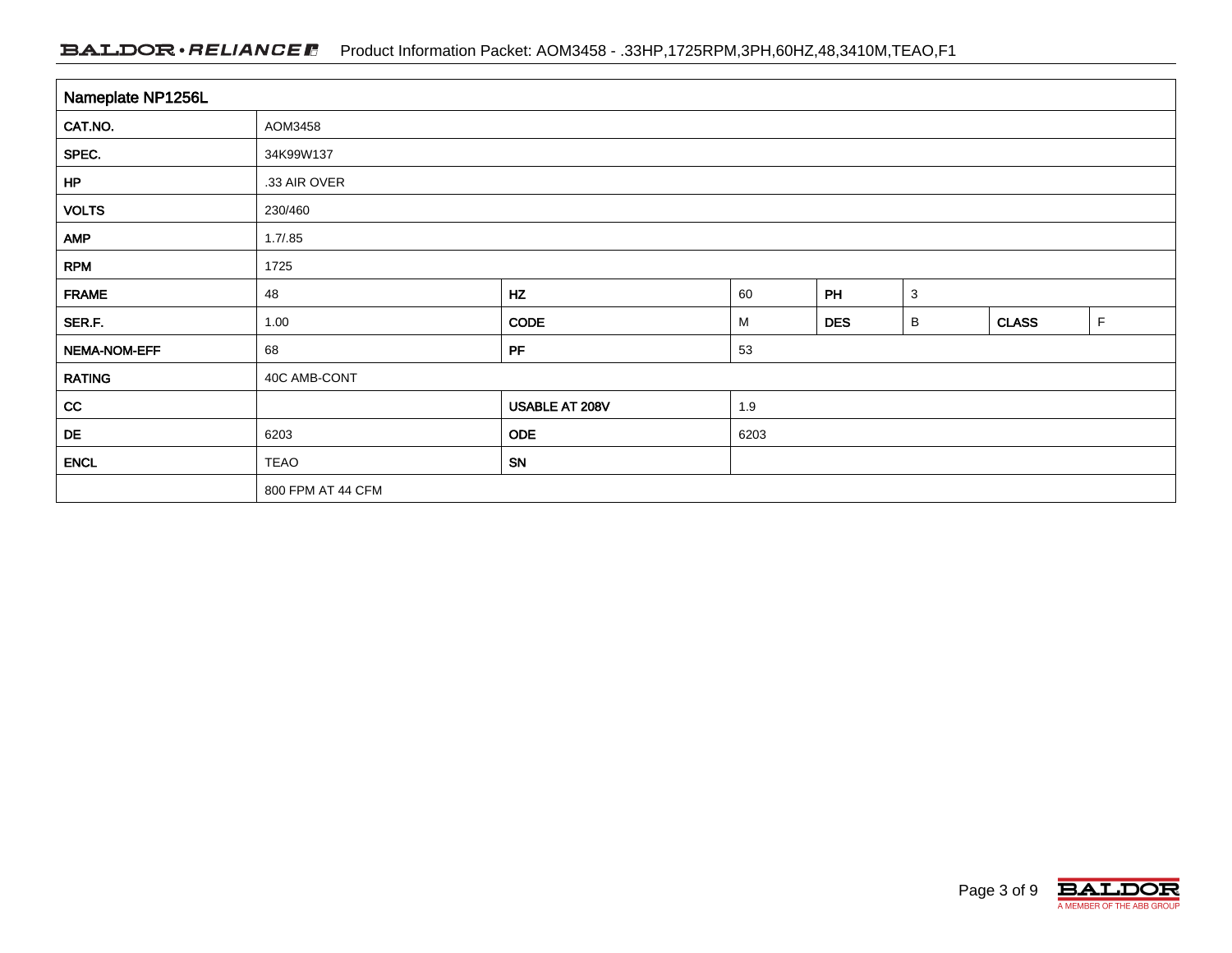| <b>Parts List</b>  |                                          |          |  |  |  |  |
|--------------------|------------------------------------------|----------|--|--|--|--|
| <b>Part Number</b> | <b>Description</b>                       |          |  |  |  |  |
| SA008238           | SA 34K99W137                             | 1.000 EA |  |  |  |  |
| RA004685           | RA 34K99W137                             | 1.000 EA |  |  |  |  |
| NS2512A01          | <b>INSULATOR, CONDUIT BOX X</b>          | 1.000 EA |  |  |  |  |
| 34CB3002A          | CB CAST W/.88 DIA HOLE                   | 1.000 EA |  |  |  |  |
| 34GS1029A01        | GASKET, CONDUIT BOX                      | 1.000 EA |  |  |  |  |
| 51XB1016A07        | 10-16 X 7/16 HXWSSLD SERTYB              | 2.000 EA |  |  |  |  |
| 11XW1032G06        | 10-32 X .38, TAPTITE II, HEX WSHR SLTD U | 1.000 EA |  |  |  |  |
| 34EP3100A03SP      | FR ENDPLATE, MACH                        | 1.000 EA |  |  |  |  |
| HW5100A03SP        | WAVY WASHER (W1543-017)                  | 1.000 EA |  |  |  |  |
| 34EP3102A02SP      | FR/PU ENDPLATE, MACH                     | 1.000 EA |  |  |  |  |
| XY1032A02          | 10-32 HEX NUT DIRECTIONAL SERRATION      | 4.000 EA |  |  |  |  |
| 34CB4517           | CB LID 4 MTG HOLES .22 DIA STAMPED, FOR  | 1.000 EA |  |  |  |  |
| 34GS1031A01        | GASKET, FLAT CONDUIT BOX LID (LEXIDE)    | 1.000 EA |  |  |  |  |
| 51XW0832A07        | 8-32 X .44, TAPTITE II, HEX WSHR SLTD SE | 4.000 EA |  |  |  |  |
| MG1000G27          | MED CHARCOAL METALLIC GREY               | 0.014 GA |  |  |  |  |
| 10XF0440S02        | 04-40 X 1/8 TYPE F HEX HD STAINLESS STIC | 2.000 EA |  |  |  |  |
| HA3100A12          | THRUBOLT 10-32 X 7.375                   | 4.000 EA |  |  |  |  |
| LC0005E01          | CONN.DIA./WARNING LABEL (LC0005/LB1119N) | 1.000 EA |  |  |  |  |
| NP1256L            | ALUM UL CSA CC                           | 1.000 EA |  |  |  |  |
| 34PA1002           | PKG GRP, PRINT<br>PK1001A01              | 1.000 EA |  |  |  |  |

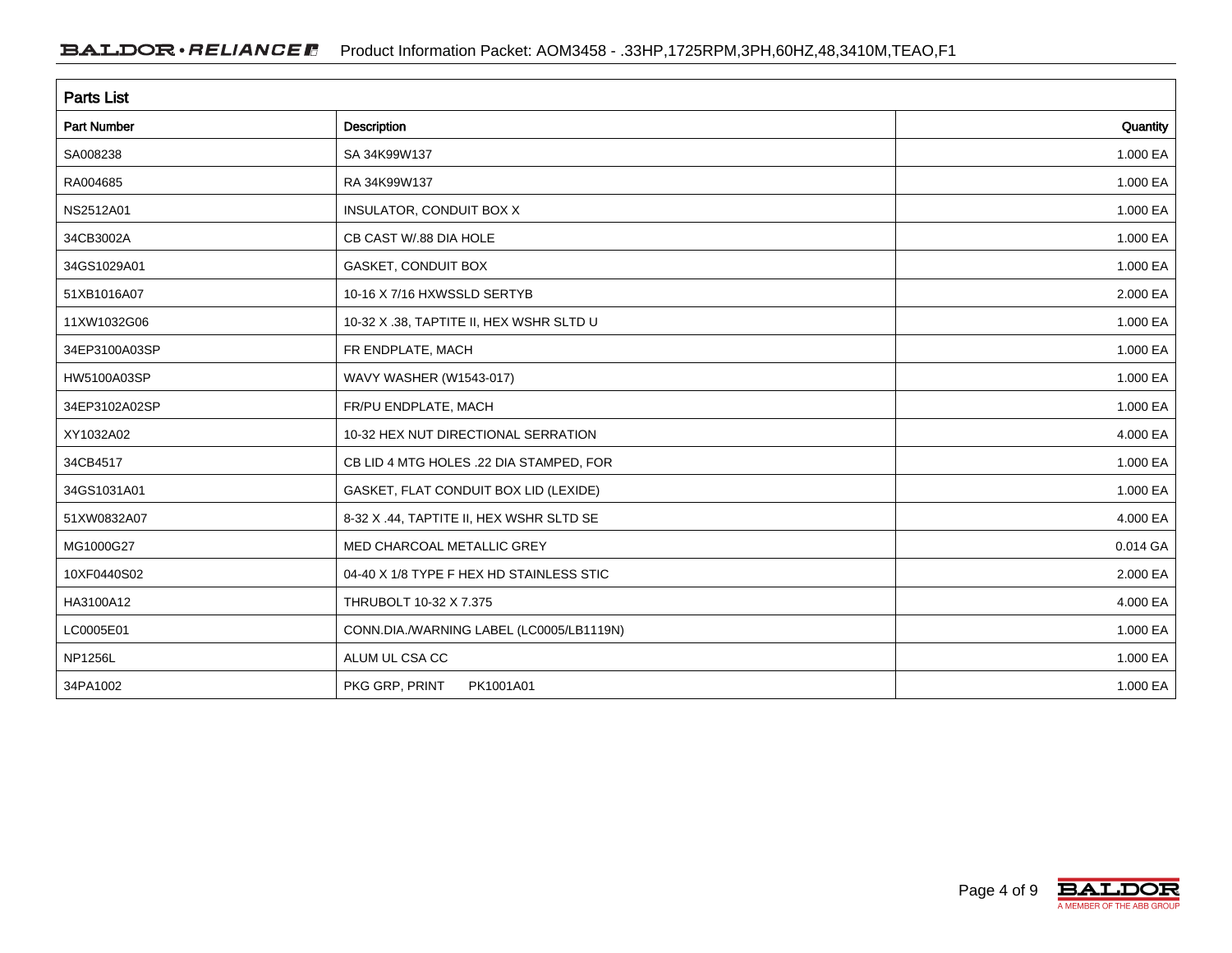| Accessories        |                   |    |  |  |  |  |  |
|--------------------|-------------------|----|--|--|--|--|--|
| <b>Part Number</b> | Description       |    |  |  |  |  |  |
| 34-3900T           | <b>C-FACE KIT</b> | A8 |  |  |  |  |  |

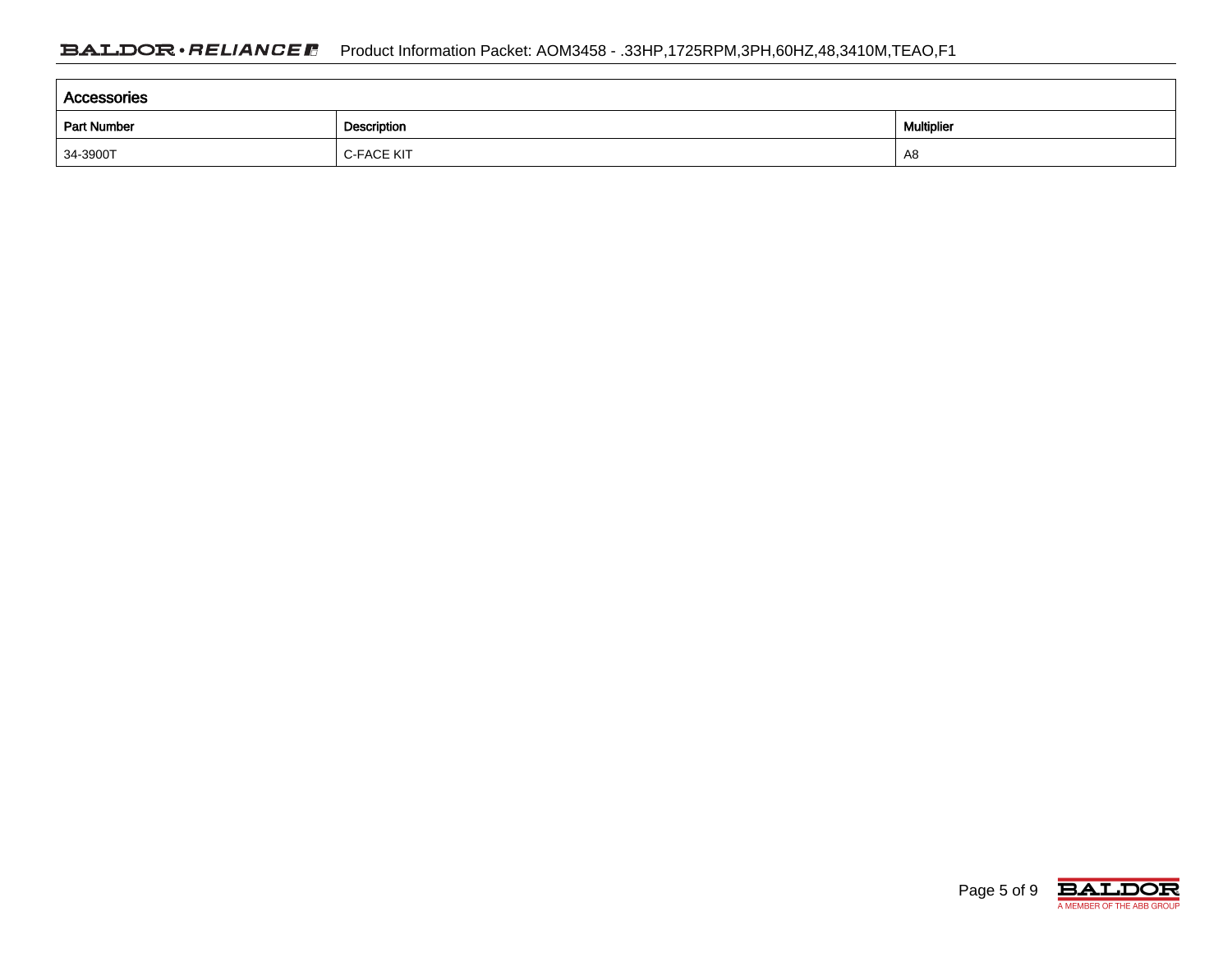### **AC Induction Motor Performance Data**

Record # 6892 - Typical performance - not guaranteed values

| <b>Winding: 34WGW137-R001</b> |                           |              | <b>Type: 3410M</b>                              | <b>Enclosure: TEAO</b>     |                |  |
|-------------------------------|---------------------------|--------------|-------------------------------------------------|----------------------------|----------------|--|
| Nameplate Data                |                           |              | 460 V, 60 Hz:<br><b>High Voltage Connection</b> |                            |                |  |
| <b>Rated Output (HP)</b>      |                           | .33 AIR OVER |                                                 | Full Load Torque           | 1 LB-FT        |  |
| Volts                         | 230/460                   |              |                                                 | <b>Start Configuration</b> | direct on line |  |
| <b>Full Load Amps</b>         | 1.7/0.85                  |              |                                                 | <b>Breakdown Torque</b>    | 4.5 LB-FT      |  |
| R.P.M.                        |                           | 1725         |                                                 | Pull-up Torque             | 3.2 LB-FT      |  |
| <b>Hz</b>                     | 60                        | Phase        | 3                                               | Locked-rotor Torque        | 3.5 LB-FT      |  |
| NEMA Design Code              | B<br><b>KVA Code</b><br>М |              | <b>Starting Current</b>                         | 4.5 A                      |                |  |
| Service Factor (S.F.)         |                           |              |                                                 | No-load Current            | 0.914A         |  |
| NEMA Nom. Eff.<br>68          |                           | Power Factor | 53                                              | Line-line Res. @ 25°C      | $51.6 \Omega$  |  |
| <b>Rating - Duty</b>          | 40C AMB-CONT              |              |                                                 | Temp. Rise @ Rated Load    | $60^{\circ}$ C |  |
|                               |                           |              |                                                 | Rotor inertia              | 0.0238 LB-FT2  |  |

Load Characteristics 460 V, 60 Hz, 0.33 HP

| % of Rated Load | 25   | 50   | 75   | 100  | 125  | 150  |
|-----------------|------|------|------|------|------|------|
| Power Factor    | 26   | 35   | 43   | 50   | 57   | 64   |
| Efficiency      | 32   | 48   | 57   | 62   | 65   | 66   |
| Speed           | 1780 | 1765 | 1750 | 1733 | 1714 | 1694 |
| Line amperes    | 0.91 | 0.92 | 0.95 | 0.98 | 1.03 | 1.09 |

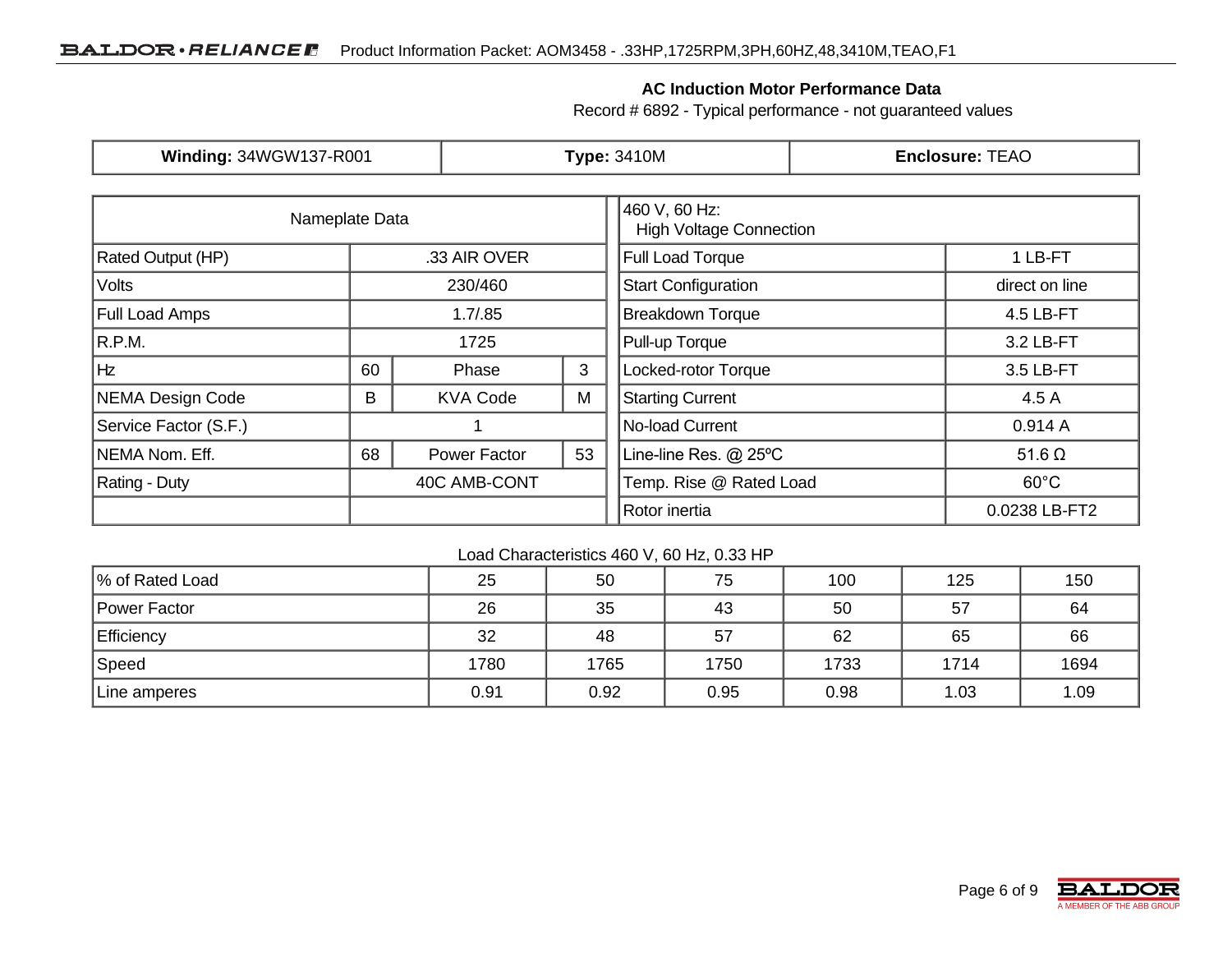

Performance Graph at 460V, 60Hz, 0.33HP Typical performance - Not guaranteed values

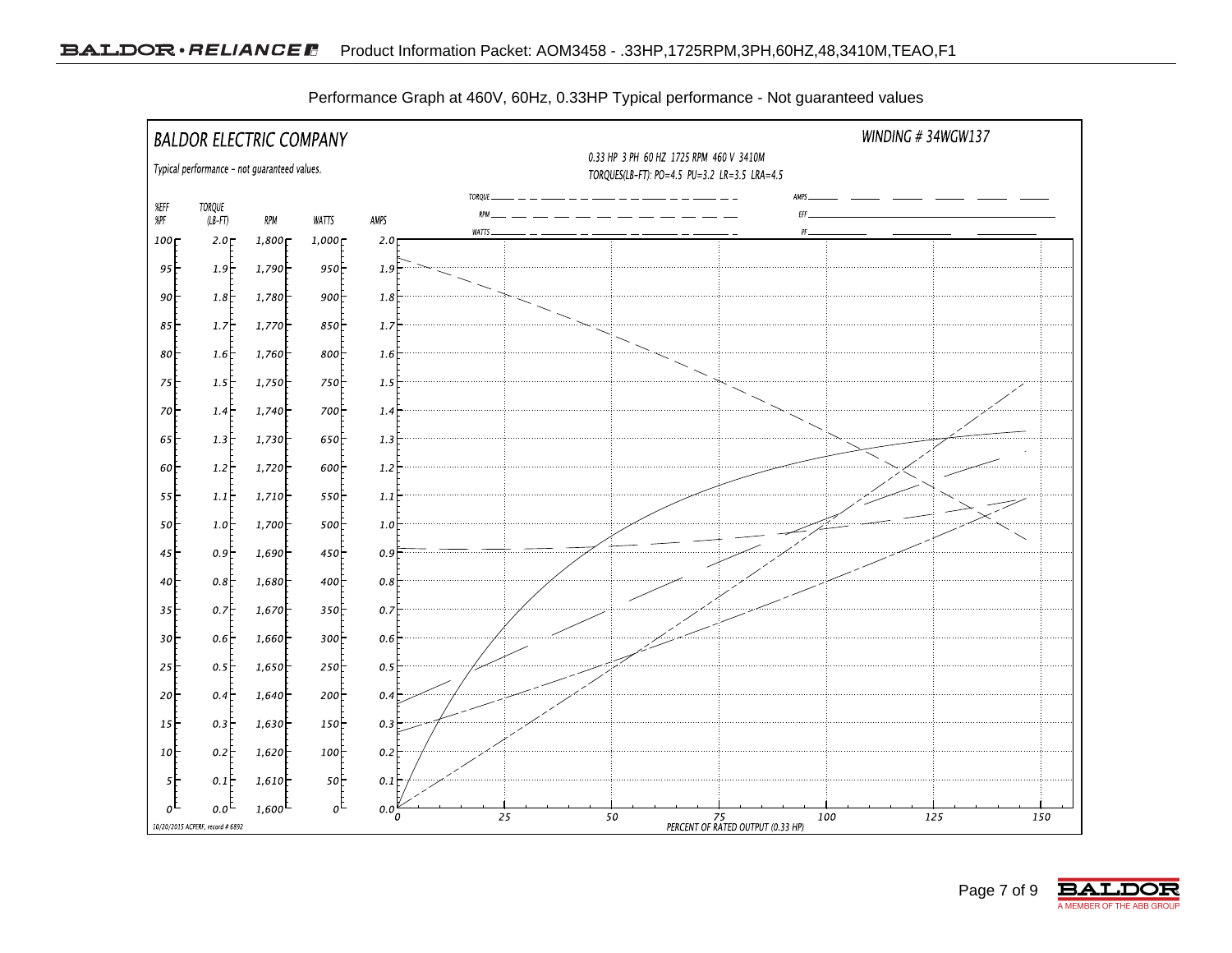